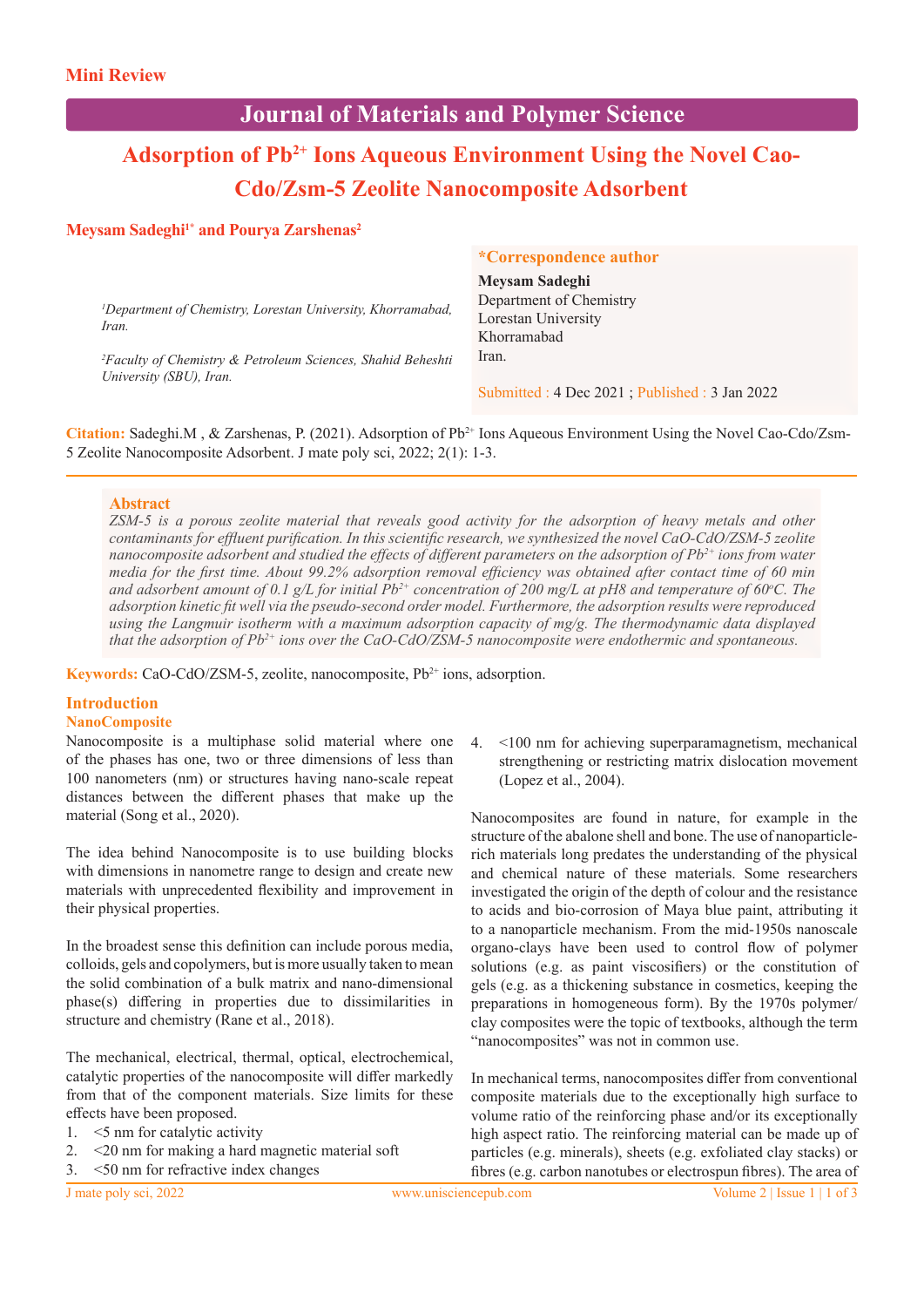the interface between the matrix and reinforcement phase(s) is typically an order of magnitude greater than for conventional composite materials. The matrix material properties are significantly affected in the vicinity of the reinforcement. Some scientists be aware that with polymer nanocomposites, properties related to local chemistry, degree of thermoset cure, polymer chain mobility, polymer chain conformation, degree of polymer chain ordering or crystallinity can all vary significantly and continuously from the interface with the reinforcement into the bulk of the matrix. This massive quantity of reinforcement surface area means that a relatively small amount of nanoscale reinforcement can have an observable effect on the macroscale properties of the composite.

#### **Zeolite**

Zeolites are a group of crystalline materials made up of evenly sized pores and tunnel systems. When purifying VOCs and hydrocarbons, we use a synthetic hydrophobic zeolite. When the contaminated air passes through the material, the hydrocarbons are adsorbed. The material can adsorb a certain amount of hydrocarbons before needing to be regenerated.

A smaller flow of hot air is then directed through the material so that the hydrocarbons release from the zeolite in a higher concentration. This enables more cost-effective incineration. One of its strengths is that it is non-combustible–meaning it can withstand very high temperatures. This means that we are also able to purify volatile hydrocarbons such as fumes emitted from vulcanization, plastic smoke and styrene, all of which require very high temperatures during regeneration. The resistance to high temperatures and the structure of the material also allows the zeolite to be completely regenerated – meaning that the VOCs completely release from the zeolite when heated. This means that the system maintains its high purification rate year after year and that the material does not have to be replaced, which gives it a long lifespan and a minimal need for maintenance. Our systems have an availability of over 99% and a lifespan exceeding 25 years. Combining the benefits of zeolite with our 30 years of experience in working with air purification gives our customers a supremely sustainable and customized system with low operating costs and high availability.

#### **Reversible hydration and dehydration**

During drying it comes to the removal of free and bound water from the crystal grid, which is then counterbalanced back in contact with materials such as stored grain and feed, pet litter, in flue gas to prevent condensation and the like. Clinoptilolite stabilize moisture at a low dose of volume and avoid the adverse effects of water.

#### **Ion exchange**

Grid structure allows clinoptilolite to operate as Ion exchanger and as a selective adsorbent. Adsorption and exchange of ions depends on their charge and size. The more the size of the ion matches the size of the entering grid of clinoptilolite, the easier it will be captured and kept. Entry pore diameter is approximately 4 angstrom, which corresponds to the average

ammonium ions  $NH_4^+$ ,  $H_2O$ ,  $_{134}Cs$  &  $_{137}Cs$ . These compounds exhibit the greatest affinity to bind to clinoptilolite, which operates as a selective adsorbent for a wide range of pollutants.

#### **Result and Discussion FESEM**

The morphology and particle size of the as-synthesized CaO-CdO/ZSM-5 by the ultrasonic-assisted hydrothermal method was studied applying the FESEM analysis. Fig.1 illustrates the FESEM image of the CaO-CdO/ZSM-5. From the FESEM image, the hexagonal structure of the ZSM-5 zeolite and sphere-like shapes of the CaO-CdO NPs were all clearly confirmed. The aforementioned obviously display the successful fabrication of the CaO-CdO NPs within the ZSM-5 structure without any destructive changes in its crystalline properties. Furthermore, the average length and diameter of the ZSM-5 were achieved to be  $\sim$ 3  $\mu$ m and 2  $\mu$ m, while for the CaO-CdO NRs were determined to be 15 nm, respectively.



**Figure 1:** Graphical abstract Zeolite-based composites for the adsorption of toxic matters from water (Song et al., 2020).



**Figure 2:** FESEM of the CaO-CdO/ZSM-5.

#### **Conclusion**

The present research was aimed to investigate the adsorption of Pb2+ ions from water media on the CaO-CdO/ZSM-5 zeolite nanocomposite. The outcomes illustrated that 0.1 g/L of CaO-CdO/ZSM-5, pH 8, initial  $Pb^{2+}$  concentration of 200 mg/L